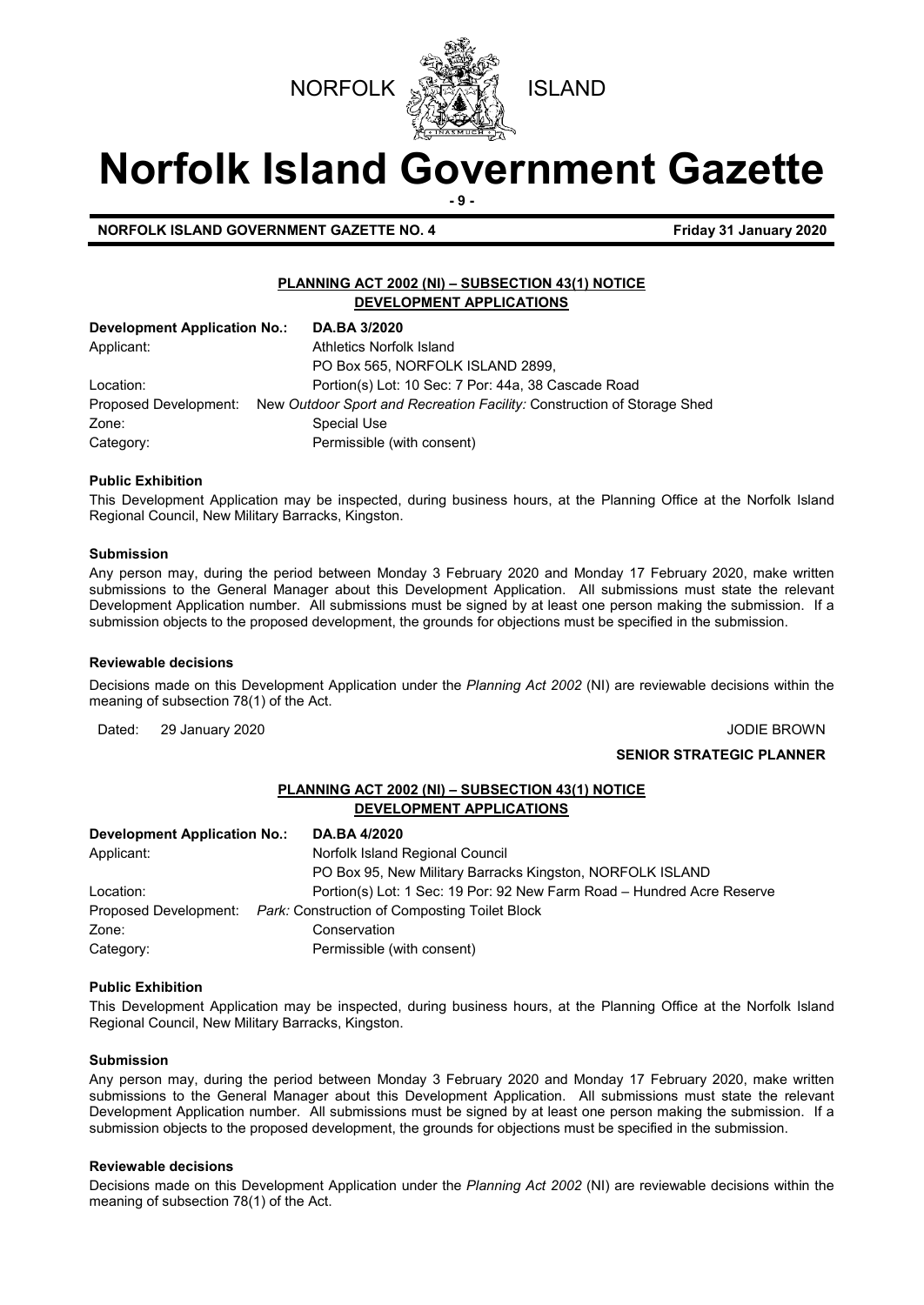### Dated: 29 January 2020 **John Christian Advisors Control Control Control Control Control Control Control Control Control Control Control Control Control Control Control Control Control Control Control Control Control Contro SENIOR STRATEGIC PLANNER**

## **PLANNING ACT 2002 (NI) – SUBSECTION 43(1) NOTICE DEVELOPMENT APPLICATIONS**

| <b>Development Application No.:</b> | DA.BA 6/2020                                                           |
|-------------------------------------|------------------------------------------------------------------------|
| Applicant:                          | Department of Infrastructure Transport Cities and Regional Development |
|                                     | GPO Box 594, Canberra ACT 2601                                         |
| Location:                           | Portion(s) Lot: 11 Sec: 7 Por: 44d, Cascade Road,                      |
|                                     | Norfolk Island Central School                                          |
| Proposed Development:               | Educational Establishment: Covered Outdoor Learning Area (COLA)        |
| Zone:                               | Special Use                                                            |
| Category:                           | Permissible (with consent)                                             |

### **Public Exhibition**

This Development Application may be inspected, during business hours, at the Planning Office at the Norfolk Island Regional Council, New Military Barracks, Kingston.

### **Submission**

Any person may, during the period between Monday 3 February 2020 and Monday 17 February 2020, make written submissions to the General Manager about this Development Application. All submissions must state the relevant Development Application number. All submissions must be signed by at least one person making the submission. If a submission objects to the proposed development, the grounds for objections must be specified in the submission.

### **Reviewable decisions**

Decisions made on this Development Application under the *Planning Act 2002* (NI) are reviewable decisions within the meaning of subsection 78(1) of the Act.

### Dated: 29 January 2020 **John Charles Controller Studies and Studies and Studies Area Controller Studies and Studies Area Controller Studies and JODIE BROWN SENIOR STRATEGIC PLANNER**

### **PLANNING ACT 2002 (NI) – SECTION 48 NOTICE**

The following Development Application for permissible (with consent) use or development of land has been determined under the *Planning Act 2002* (NI)*.*

| <b>DA Number</b> | Applicant                | Location             | <b>Proposed Use and/or</b> | <b>Decision</b> |
|------------------|--------------------------|----------------------|----------------------------|-----------------|
|                  |                          |                      | <b>Development</b>         |                 |
| DA.BA 26/2019    | Noble Property Trust, PO | Lot: 198 Sec: 2 Por: | Change of Use:             | Approved,       |
|                  | Box 1130.                | 47c4 Sh: 8, 30       | Residence - Dwelling House | subject to      |
|                  | Coolum QLD 4573          | Martins Road         | and Residence -            | conditions, 28  |
|                  |                          | NORFOLK ISLAND       | Accommodation Unit and     | January 2020    |
|                  |                          |                      | one Pole or freestanding   |                 |
|                  |                          |                      | advertising structure      |                 |

### **Public Inspection**

The Notice of Decision and accompanying documents may be inspected, free of charge, during business hours at the Planning Office of the Norfolk Island Regional Council, New Military Barracks, Kingston.

### **Reviewable Decisions**

Decisions made in relation to development applications are reviewable decisions within the meaning of subsection 78(1) of the *Planning Act 2002* (NI)*.* The applicant or any person who made a written public submission about the development application has the right to apply to the Administrative Review Tribunal or the Administrative Appeals Tribunal for review of a decision on a development application. An application for a review must be lodged within 28 days of the date the decision was given.

Dated: 24 January 2020 **John Communist Communist Communist Communist Communist Communist Communist Communist Communist Communist Communist Communist Communist Communist Communist Communist Communist Communist Communist Com SENIOR STRATEGIC PLANNER**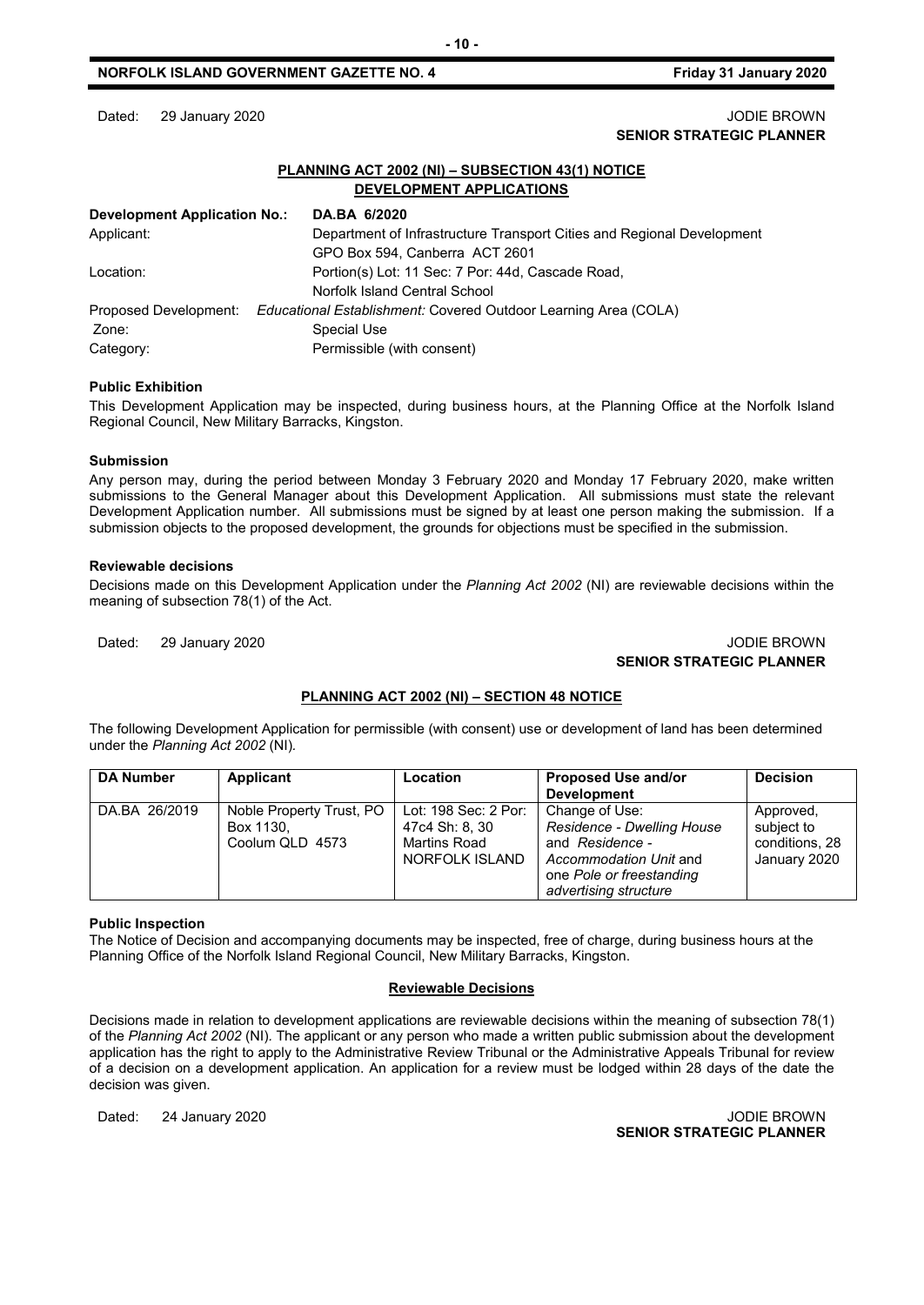### **TRAFFIC ACT 2010 (NI) TEMPORARY CLOSURE OF ROADS ON TUESDAY 4 FEBRUARY 2020 REPAIR OF CATTLE STOP ON PIER STREET**

I, **Andrew Roach**, Chief Executive Officer and General Manager of the Norfolk Island Regional Council, under section 50 of the *Traffic Act 2010* (NI) **close** that part of the roads specified in Part 1 of the Schedule to all vehicular traffic (except any vehicle specified in Part 2 of the Schedule) for the periods and times indicated in Part 1 of the Schedule below on **Tuesday 4 February 2020** as necessary for public safety purposes and in order to carry out repairs or maintenance of the road or other necessary work on, or in the vicinity of the roads, for namely the repair of the **Pier Street cattle stop** and related work**.**

## **SCHEDULE**

**Part 1** – (a) Pier Street, Kingston to the extent of 30 metres before and after the cattle stop and the area of road comprising the cattle stop from 06:00am to 10:00am (times are Norfolk Island Daylight Savings time and are subject to change by OIC Police at request of road works manager or team leader on the day).

**Part 2** - Exempted classes of vehicles –

- (a) Vehicles authorised by the General Manager of the Norfolk Island Regional
- Council or delegate thereof for delivery of goods or services;
- (b) Council vehicles involved on official business;
- (c) Police, ambulance, fire services and emergency vehicles on official business;<br>(d) Vehicles authorised by OIC Police or delegate thereof.
- Vehicles authorised by OIC Police or delegate thereof.

Dated: 29 January 2020 ANDREW ROACH **CHIEF EXECUTIVE OFFICER**

### **TRAFFIC ACT 2010 TEMPORARY CLOSURE OF ROADS ON SUNDAY 23 FEBRUARY 2020 (NORFOLK ISLAND TRIATHLON)**

I, **Andrew Roach**, Chief Executive Officer and General Manager of the Norfolk Island Regional Council, under section 50 of the *Traffic Act 2010* NI) **close** that part of the roads specified in Part 1 of the Schedule to all vehicular traffic (except any vehicle specified in Part 2 of the Schedule) for the periods and times indicated in Part 1 of the Schedule below on **Sunday 23 February 2020** as necessary for public safety purposes and to enable a public function to be held on, or in the vicinity of the roads, namely for the **Norfolk Island Triathlon races conducted by the Norfolk Island Triathlon Club.**

## **SCHEDULE**

- **Part 1** a) Country Road commencing at Watermill to the intersection of Middlegate Road from 06:30am to 11:00am. b) Quality Row from the intersection of Middlegate Road to the Norfolk Island Cemetery Reserve from 06:30am to 11:00am.
	- c) Bounty Street, Kingston to the intersection with Bay Street from 06:30am to 11:00am (times are Norfolk Island Daylight Savings time and are subject to change by OIC Police at request of triathlon organisers on the day)

**Part 2** - Exempted classes of vehicles –

- a) Vehicles authorised by the General Manager of the Norfolk Island Regional Council or delegate thereof for delivery of goods or services;
	- b) Council vehicles involved on official business;
	- c) Police, ambulance, fire services and emergency vehicles on official business;
	- d) Vehicles authorised by OIC Police or delegate thereof (triathlon organisers to arrange with OIC Police for any authorisation for vehicles associated with conduct of triathlon).

Dated: 24 January 2020 **ANDREW ROACH CONSUMING THE CONSUMING THE CONSUMING TEAM** AND REW ROACH

**CHIEF EXECUTIVE OFFICER**

### **FOUNDATION DAY EVENT MANAGEMENT REQUEST FOR QUOTE 01/2020**

The Norfolk Island Regional Council (NIRC) requires an events management company to manage the Foundation Day commemorative event on 6 March 2020, and are seeking quotes from interested parties.

The scope of this project is to:

- Manage the Foundation Day event including, but not limited to:
	- o Re-enactment of landing, 6 March 1788 including (some items to be sourced through NIRC)
		- **Script**
		- Engagement of actors
		- Props and costumes including boats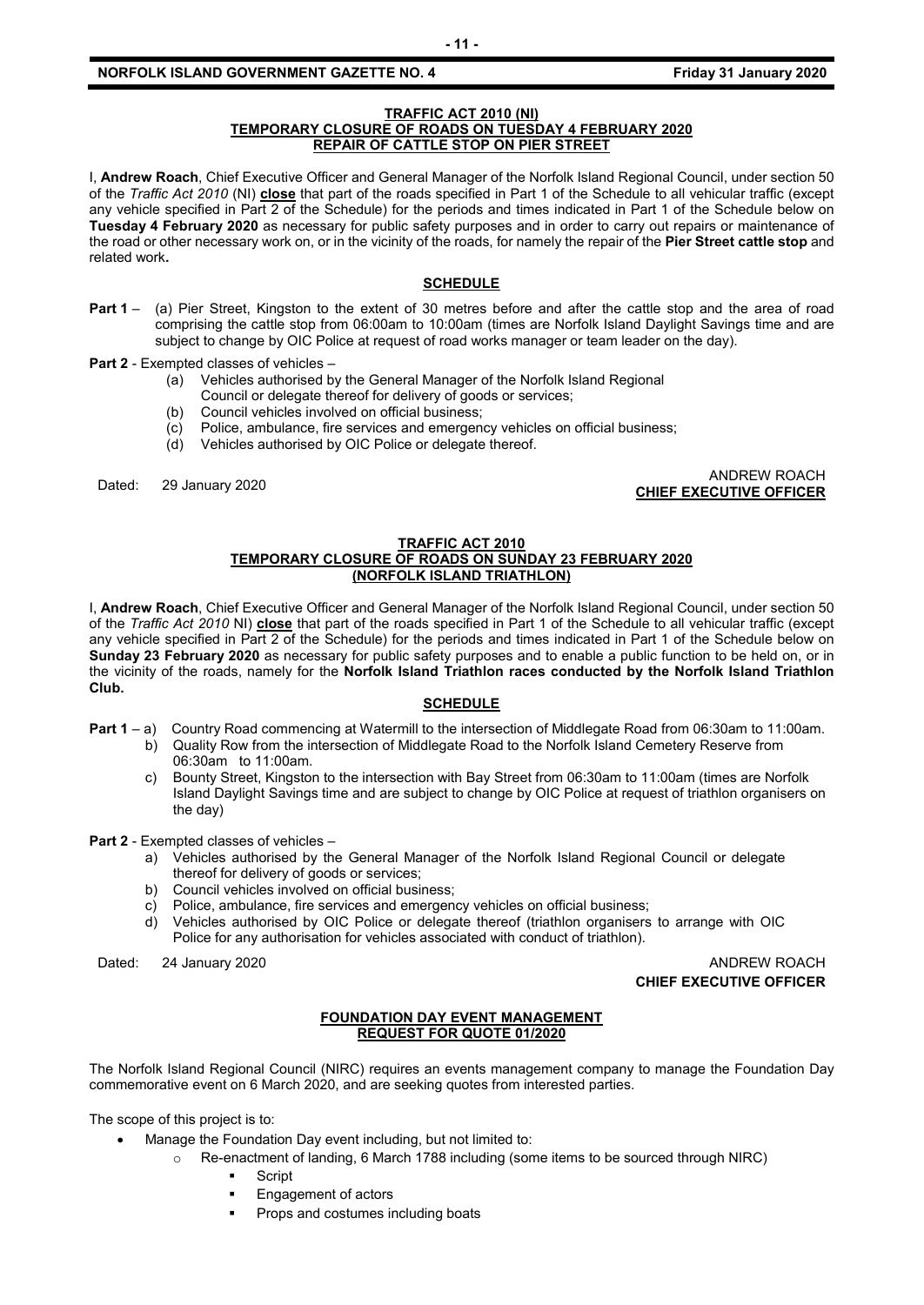- o Audience seating
- o Lecturn for speeches
- o Set up of equipment
- o Entertainment
- o Food and beverage provisions
- o Obtaining relevant permits and permissions from authorities
- o Adherence to all WHS requirements incl. risk management documentation

NIRC's Heritage Management Team will prepare the Event programmes, posters and promotional material, and provide these to the event organiser.

| Application to be marked: | Foundation Day Event Management                   |
|---------------------------|---------------------------------------------------|
| <b>Closing date:</b>      | Friday 7 February 2020 at 4:00pm                  |
| <b>Submissions:</b>       | Email submissions to: regionalcouncil@nirc.gov.nf |
| <b>Contact Person:</b>    | Helen Brackin                                     |
|                           | Team Leader – Heritage Management                 |
|                           | $E:$ helen.brackin@nirc.gov.nf                    |
|                           | P: 23788 ext. 151                                 |

Applicants should address a number of criterias, details of which can be obtained by contacting the Team Leader – Heritage Management.

Dated: 22 January 2020 **ANDREW ROACH** 

# **GENERAL MANAGER**

## **ENERGY CONSULTANT REQUEST FOR QUOTE 02/20**

The Norfolk Island Regional Council (NIRC) is seeking **Quotes** from an Energy Consultant to provide technical assistance and project management advice to Norfolk Island Electricity (NIE), who are installing a new generator and battery storage system.

The consultancy will include reviewing project implementation plans, developing performance specification requirements, and detailed designs to ensure compliance with requirements, conduct commissioning verification, and to review wider network issues and make recommendations to improve existing infrastructure, and to reduce operating costs.

Information relating to quote guidelines and scope of work can be found on the Norfolk Island Regional Council website [www.norfolkisland.gov.nf/your-council/tenders-and-eoi](http://www.norfolkisland.gov.nf/your-council/tenders-and-eoi)

All enquiries relating to the quote documentation should be directed to the nominated contact person.

Please note the following when responding;

| Quotes to be marked:   | Norfolk Island Energy Consultant RFQ 02/20                               |  |
|------------------------|--------------------------------------------------------------------------|--|
| Closing date:          | Monday 17 February 2020 at 11:00am AEST                                  |  |
| <b>Submissions:</b>    | Quotes can be placed in:                                                 |  |
|                        | 1. the Tenders Box in the Registry Office, Council Offices, Kingston; or |  |
|                        | 2. or via Tenders@nirc.gov.nf                                            |  |
| <b>Contact Person:</b> | Alistair Innes-Walker                                                    |  |
|                        | E: Alistair.innes-walker@nirc.gov.nf                                     |  |
|                        | P: (+6723) 54002                                                         |  |

Dated: 24 January 2020 **BRUCE TAYLOR GROUP MANAGER SERVICES**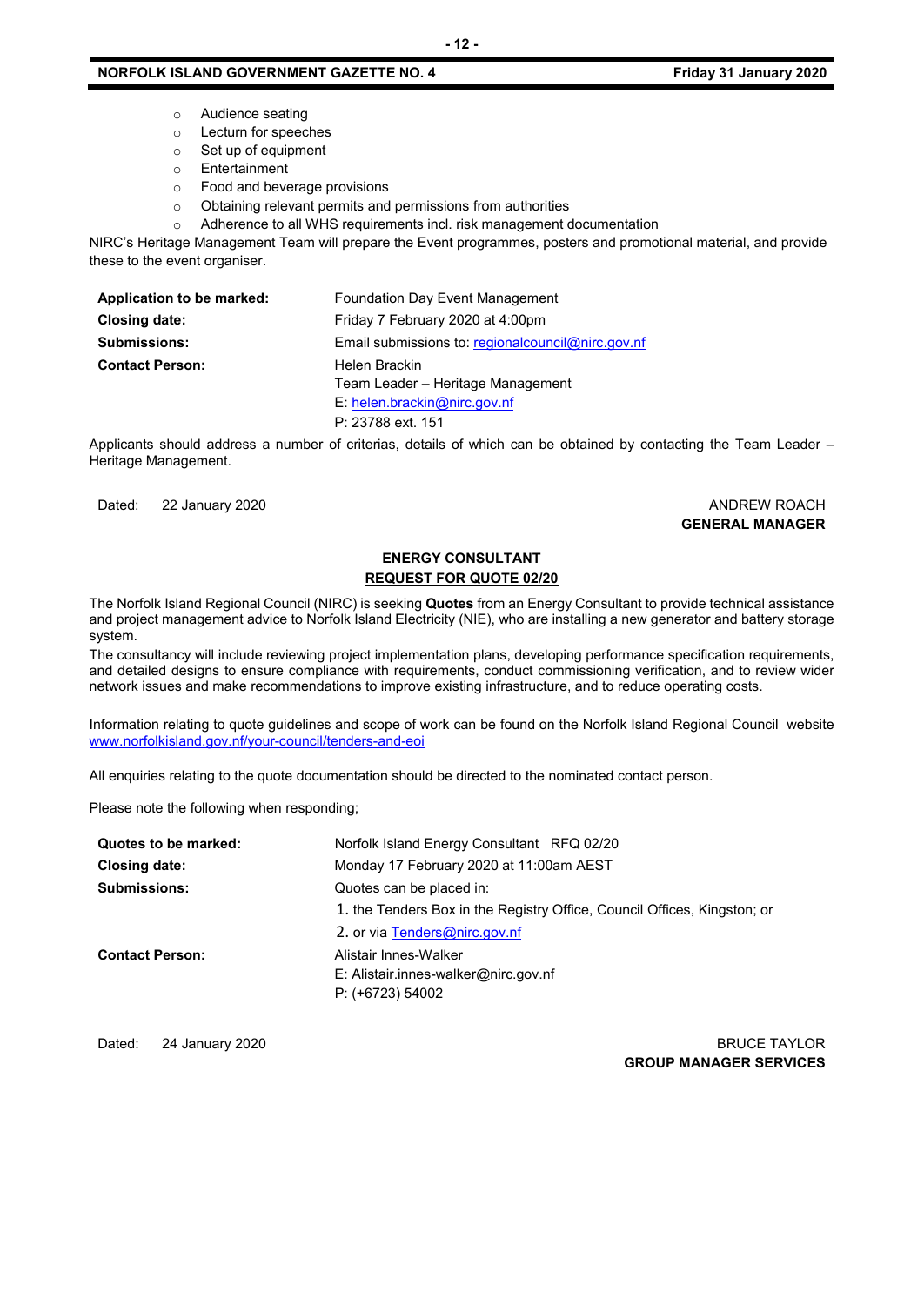## **PUBLIC RESERVES ACT 1997 (NI)**

## **DRAFT PLAN OF MANAGEMENT FOR SELWYN RESERVE – CALL FOR FEEDBACK FROM THE COMMUNITY**

On Norfolk Island, Public Reserves are managed in accordance with the *Public Reserves Act 1997* (NI) and the *Plans of Management for Public Reserves*.

The Norfolk Island Regional Council (NIRC), is conducting a review of the existing plans and is seeking feedback from the community on the Draft Plan of Management for Selwyn Reserve.

To submit feedback, complete the online survey available on Councils website at link [http://www.norfolkisland.gov.nf/your](http://www.norfolkisland.gov.nf/your-council/council-documents/documents-public-exhibition)[council/council-documents/documents-public-exhibition](http://www.norfolkisland.gov.nf/your-council/council-documents/documents-public-exhibition) or collect a hardcopy form from Councils Customer Care offices on New Cascade Road.

Hardcopy submissions can be returned in person to the Customer Care offices, mailed to PO Box 95 or, emailed to [regionalcouncil@nirc.gov.nf.](mailto:regionalcouncil@nirc.gov.nf)

The public submission period is for 56 days and closes at 4:00pm on 16 March 2020. For more information, please contact Senior Environmental Officer Jim Castles by emailing [jim.castles@nirc.gov.nf](mailto:jim.castles@nirc.gov.nf) or telephone Customer Care on local free call 0100.

Dated: 15 January 2020 **JIM CASTLES SENIOR ENVIRONEMTNAL OFFICER**

### **FIRE CONTROL ACT 2000 (NI) DECLARATION OF A FIRE DANGER PERIOD**

### **PUBLIC NOTICE**

The public are advised that I, Eric Russell Hutchinson, Administrator and delegate of the Commonwealth Minister under item 1.42 of the *Minister's Norfolk Island Delegation Instrument (No. 2) 2017* (CTH), hereby **declare** under section 21(1) of the *Fire Control Act 2000* (NI) [the Act] that a **fire danger period** applies to the whole of Norfolk Island **from 6:00pm on 17 January 2020 until 6:00pm 14 February 2020.**

During this period, a person may in accordance with section 23(1) of the Act light a fire in the open air: for cooking in a properly constructed fireplace or gas barbeque; or in a properly constructed incinerator designed to prevent the escape of sparks or incandescent material; or in accordance with a permit issued by the Chief Fire Control Officer.

A person who otherwise lights a fire in the open air is guilty of an offence and may be fined up to \$2,000.00 or be imprisoned for two years or both.

Dated: 14 January 2020 **ERIC RUSSELL HUTCHINSON ADMINISTRATOR**

### **TERTIARY EDUCATION BURSARY - GRANT PROGRAM**

Applications are invited for the 2019-2020 Tertiary Education Bursary Program offered by the Norfolk Island Regional Council.

**Application closing date:** 14 February 2020 at 4:00pm

**Information and submissions:** [www.norfolkisland.gov.nf/council/grants-program](http://www.norfolkisland.gov.nf/council/grants-program)

Contact Officer – Anita French, Grants Officer, +6723 22001 ext 103 o[r anita.french@nirc.gov.nf](mailto:anita.french@nirc.gov.nf)

Dated: 02 January 2020 **BRUCE TAYLOR INTERIM GENERAL MANAGER**

### **TRAFFIC ACT 2010 (NI)**

## **TEMPORARY CLOSURE OF ROAD FOR ROAD WORKS**

**CULVERT PIPE REPLACEMENT AND REPAIR** 

### **ANSON BAY ROAD – SECTION OF HEADSTONE ROAD TO THE GUN CLUB ON ANSON BAY ROAD**

I, **BRUCE TAYLOR**, Acting Chief Executive Officer and Interim General Manager of the Norfolk Island Regional Council, under section 50 of the *Traffic Act 2010* (NI) **close** that part or parts of the road specified in Part 1 of the Schedule to all vehicular traffic (except any vehicle specified in Part 2 of the Schedule) for and during the period **8.00am to 4.00pm on**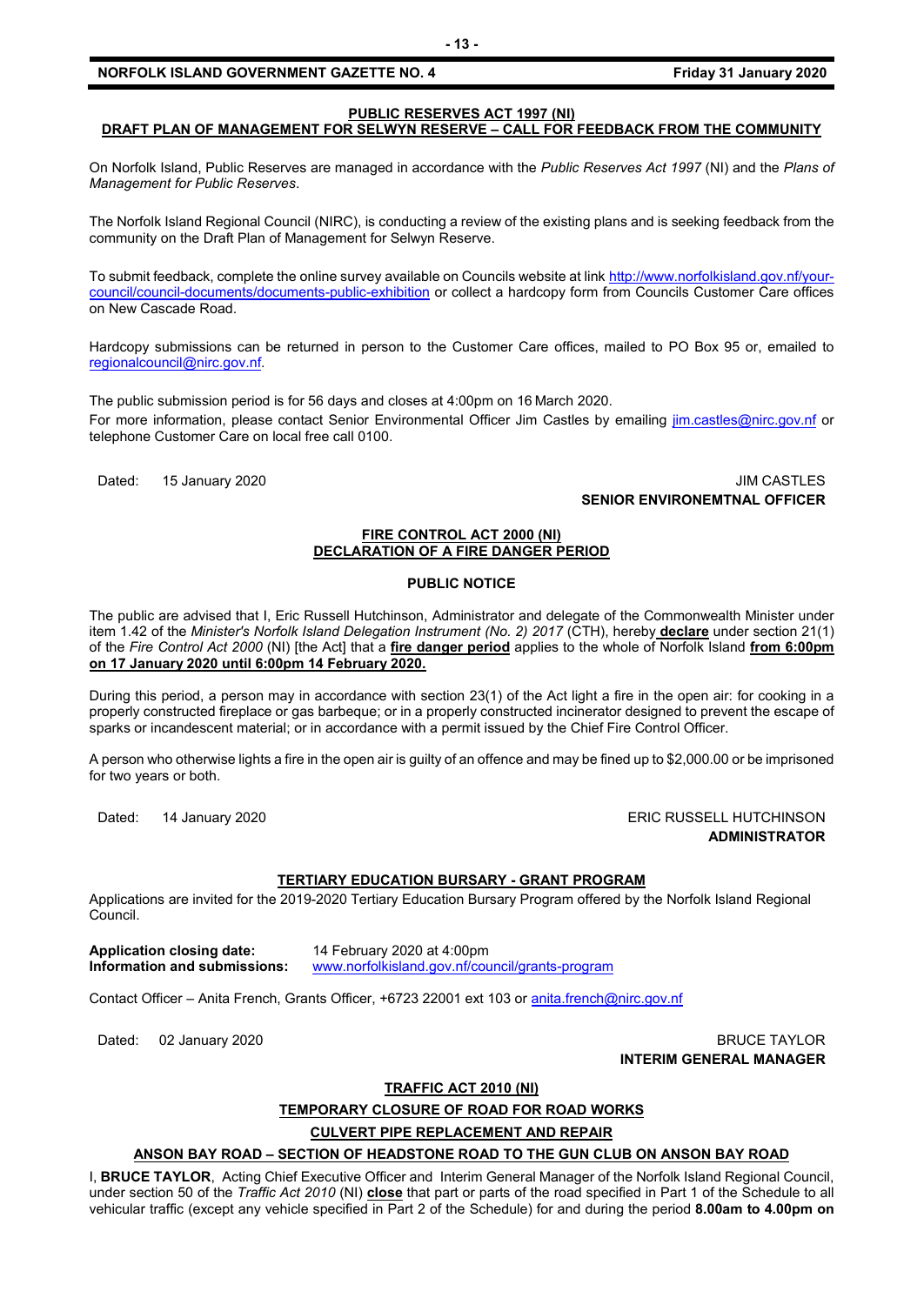**and from Tuesday 7 January 2020 through to Friday 1 May 2020** as necessary for public safety purposes and as I am of the opinion it is necessary or desirable to do so in order to carry out **CULVERT PIPE REPLACEMENT AND REPAIR**.

### **SCHEDULE**

**Part 1** – Part Road Closure: That part of Anson Bay Road, from a section of Headstone Road to the Gun Club on Anson Bay Road, for the purpose of culvert/pipe replacement and repair as shown on the attached plan and map. The start and end of the road works site to be as officially signposted by the Council or as directed by Council workers at the works site or as directed by police from time to time during the period which from time to time may be a closure of all of the road or a closure of only a part of the road or a closure of one or more carriageways of Anson Bay Road as needed for the culvert works.

**Part 2** - Exempted classes of vehicles –

- (a) Vehicles and plant authorised by the Interim General Manager of the Norfolk Island Regional Council or delegate thereof for delivery of goods or services;
- (b) Council vehicles and plant involved on official business;
- (c) Police, ambulance, fire services and emergency vehicles on official business;
- (d) Vehicles authorised by OIC Police or delegate thereof.



### Dated: 2 December 2019 BRUCE TAYLOR **ACTING CHIEF EXECUTIVE OFFICER**

### **TRAFFIC ACT 2010 (NI)**

## **TEMPORARY CLOSURE OF ROAD: MOVEMENT OF WIDE AND HEAVY VEHICLES MARSHS ROAD FROM STOCKYARD ROAD TO BALL BAY**

I, **LOTTA JACKSON**, Chief Executive Officer and General Manager of the Norfolk Island Regional Council, under section 50 of the *Traffic Act 2010* (NI), temporarily close that part or parts of the road specified in Part 1 of the Schedule to all vehicular traffic (except any vehicle specified in Part 2 of the Schedule) **for a 24 hour period each day from 6:00am from Wednesday 9 October 2019 to 6:00am on Tuesday 31 March 2020** as I am of the opinion it is necessary or desirable to do so for public safety purposes and to enable Boral Resources QLD Pty Limited to receive and move vehicles, plant, equipment and materials from Ball Bay's temporary groyne involving the operation of wide and heavy vehicles and for related purposes.

### **SCHEDULE**

Part 1 – Partial Road Closure: That part or parts of the roads comprising Marshs Road from Stockyard Road to Ball Bay. Part 2 - Exempted classes of vehicles: